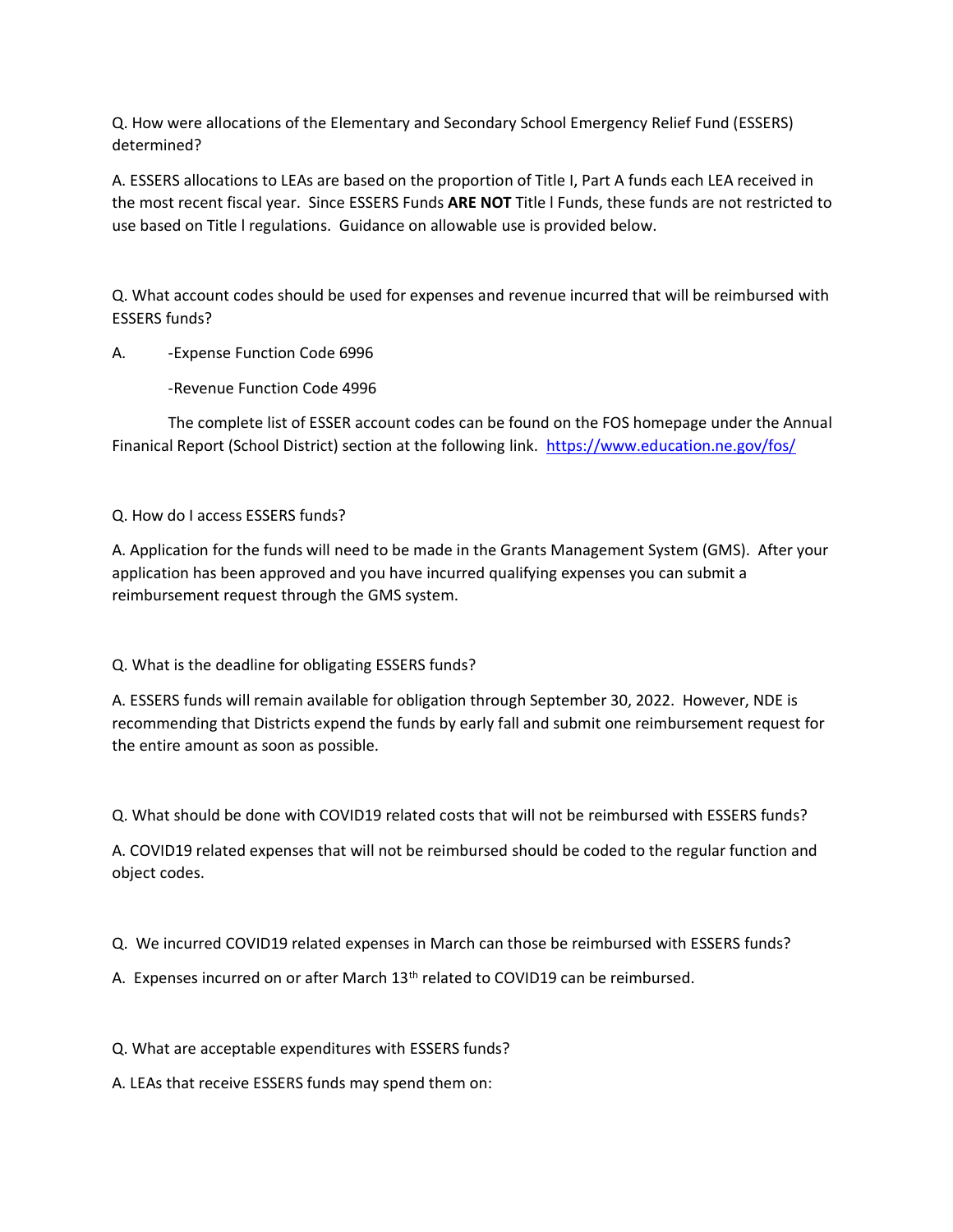- Any activity authorized by ESEA, IDEA, AEFLA, Perkins, or McKinney Vento,
- Coordination of preparedness and response efforts to COVID-19,
- Providing principals and other school leaders with resources to address individual school needs,
- Activities to address the unique needs of low-income children, children with disabilities, English learners, racial and ethnic minorities, students experiencing homelessness, and foster care youth, including outreach and service delivery,
- Procedures and systems to improve LEA preparedness and response efforts,
- Training and professional development for LEA staff on sanitation and minimizing the spread of infectious disease,
- Purchasing supplies to sanitize and clean LEA facilities,
- Planning for and coordinating during long-term closures, including how to provide meals, technology for online learning, guidance for carrying out IDEA requirements, and providing educational services consistent with applicable requirements,
- Purchasing educational technology (including hardware, software and connectivity) for the LEA's students,
- Providing mental health services and supports,
- Planning and implementing summer learning and supplemental afterschool programs, and
- Other activities necessary to maintain LEA operations and services and employ existing LEA staff.

Q. What are prohibited expenditures with ESSERS funds?

A. The following expenditures are prohibited:

- Bonuses, merit pay, or similar expenditures, unless related to disruptions or closures related to COVID-19,
- Subsidizing or offsetting executive salaries and benefits of individuals who are not LEA employees, or
- Expenditures related to state or local teacher or faculty unions or associations.

Q. The LEA has already conducted their Title I consultation with their non-public's do they need to have another consultation for the ESSERS funds?

A. Yes, the ESSERS funds require a different consultation since the funds can be used for different purposes. The LEA will only need to consult with the non-publics that are within their boundaries.

Q. Where do I find the 2019/20 fall membership used to determine the equitable shares amounts for the non-publics?

A. 2019/20 fall membership can be found at the following link. <https://www.education.ne.gov/dataservices/data-reports/>